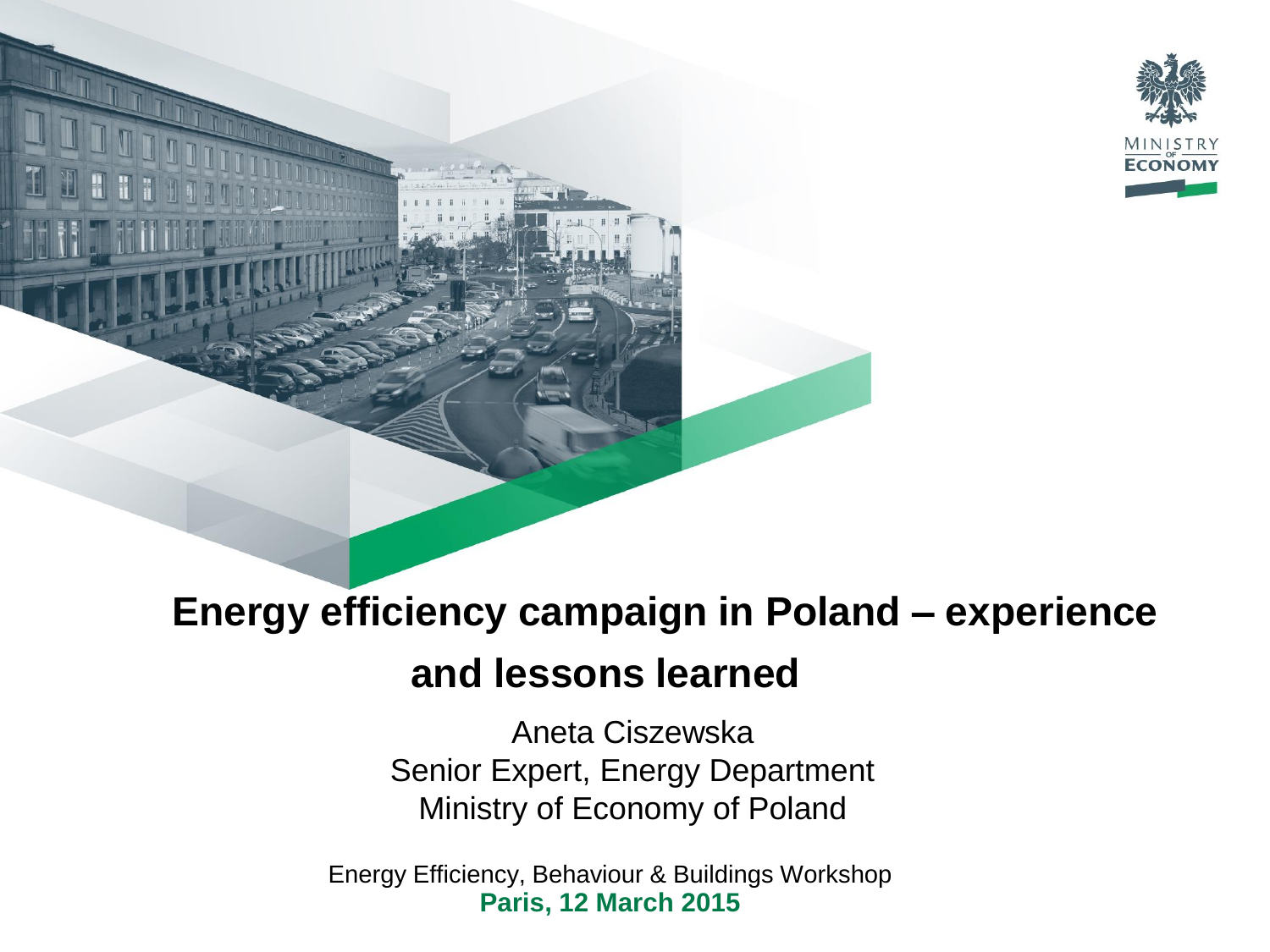# **Energy Policy of Poland until 2030**



Energy efficiency is the strategic part of the "Poland's energy policy  $\frac{\text{MINISTRY}}{\text{ECONOMY}}$ until 2030" adopted by the Council of Ministers on 10 November 2009.

The main targets:

**2**

To make efforts to achieve development of Polish economy without increase in primary energy demand Decreasing the energy intensity of Polish economy to the EU-15 level (in 2005).

Some examples of measures to improve energy efficiency include: Act on energy efficiency with a support mechanism of white certificates.

Stimulating development of CHP;

Introducing minimum standards for power-consuming products (EU legislation);

 $\triangleright$ Informational and educational campaigns promoting efficient energy use.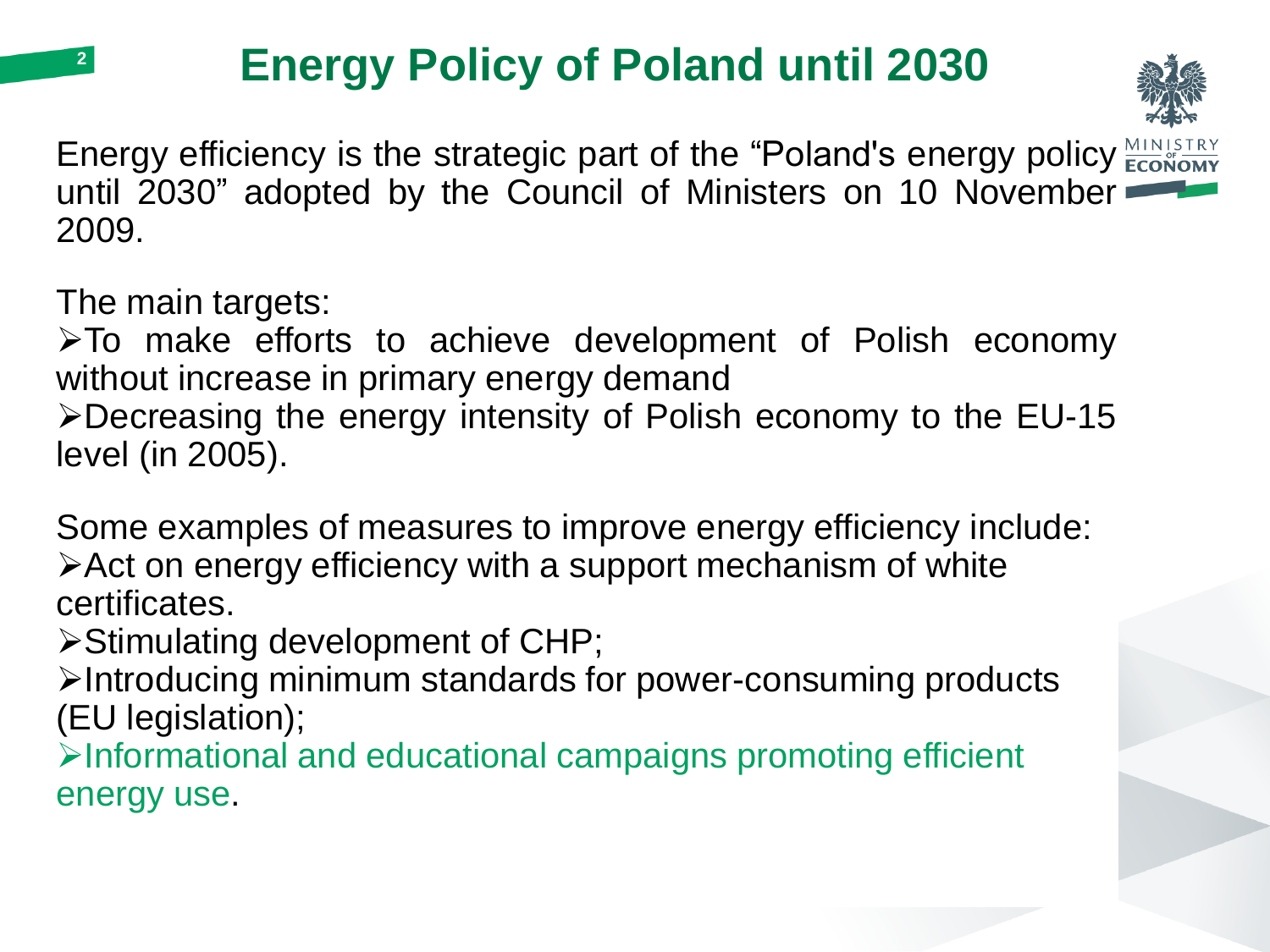#### **Energy efficiency measures 3**

- $\geq$  adopted by the Parliament on 15 April 2011
- $\triangleright$  defines national energy efficiency target

Energy savings of 9% of the annual average amount of final energy consumption from the period 2001–2005 by **2016 is 53,452 GWh (4.5 Mtoe) i**n the sectors not covered by the EU-ETS.

**Path of reaching the indicative energy savings target calculated at the level of 4,5 Mtoe till 2016**

| Projects in a field of energy efficiency financed by<br>the National Fund for Environmental Protection<br>and Water Management (NGOSiGW) | ~1.7<br><b>Mtoe</b>           | Estimation by<br><b>NFOSiGW</b>                                           |
|------------------------------------------------------------------------------------------------------------------------------------------|-------------------------------|---------------------------------------------------------------------------|
| <b>Thermo-modernisation Fund</b>                                                                                                         | $-0,2$<br><b>Mtoe</b>         | Estimation by the<br><b>National Energy</b><br><b>Conservation Agency</b> |
| "Soft" measures i.e. informational campaigns,<br>information of energy bill                                                              | ~1, 5<br><b>Mtoe</b>          | <b>Estimation by Ministry of</b><br><b>Finance</b>                        |
| White certificate system                                                                                                                 | $\sim$ 2 – 2,5<br><b>Mtoe</b> | <b>Estimation by Ministry of</b><br>Economy                               |

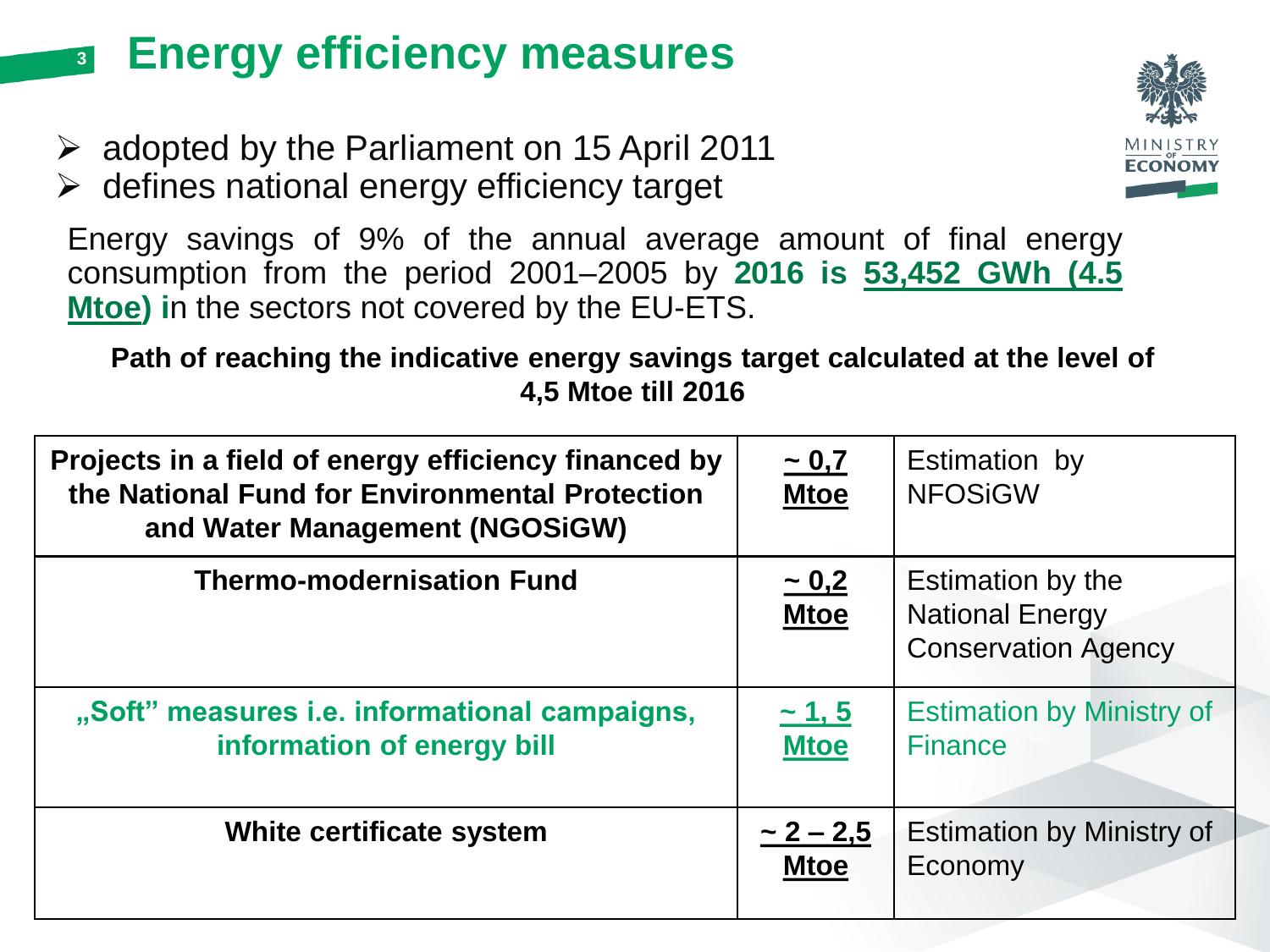## **Informational Campaign "Time to save energy"**

- $\geq$  3 brochures have been elaborated:
	- ❖ Guidebook for energy users with tips on energy labelling, appliances usage, electricity and heat tips,
	- Guidebook for sellers and producers of domestic appliances and equipment
	- ABC Colouring Book for parents and children on energy savings
	- ❖ 52 thousand CFLs was given to municipalities in order to promote energy saving behaviour at local level
- $\triangleright$  multimedia campaign aimed at changing social behaviour in energy savings addressed directly to final consumers 3 TV and 3 Radio Advertisements.

### Website with spots

**4**

http://www.mg.gov.pl/Bezpieczenstwo+gospodarcze /Energetyka/Czas+na+oszczedzanie+energii



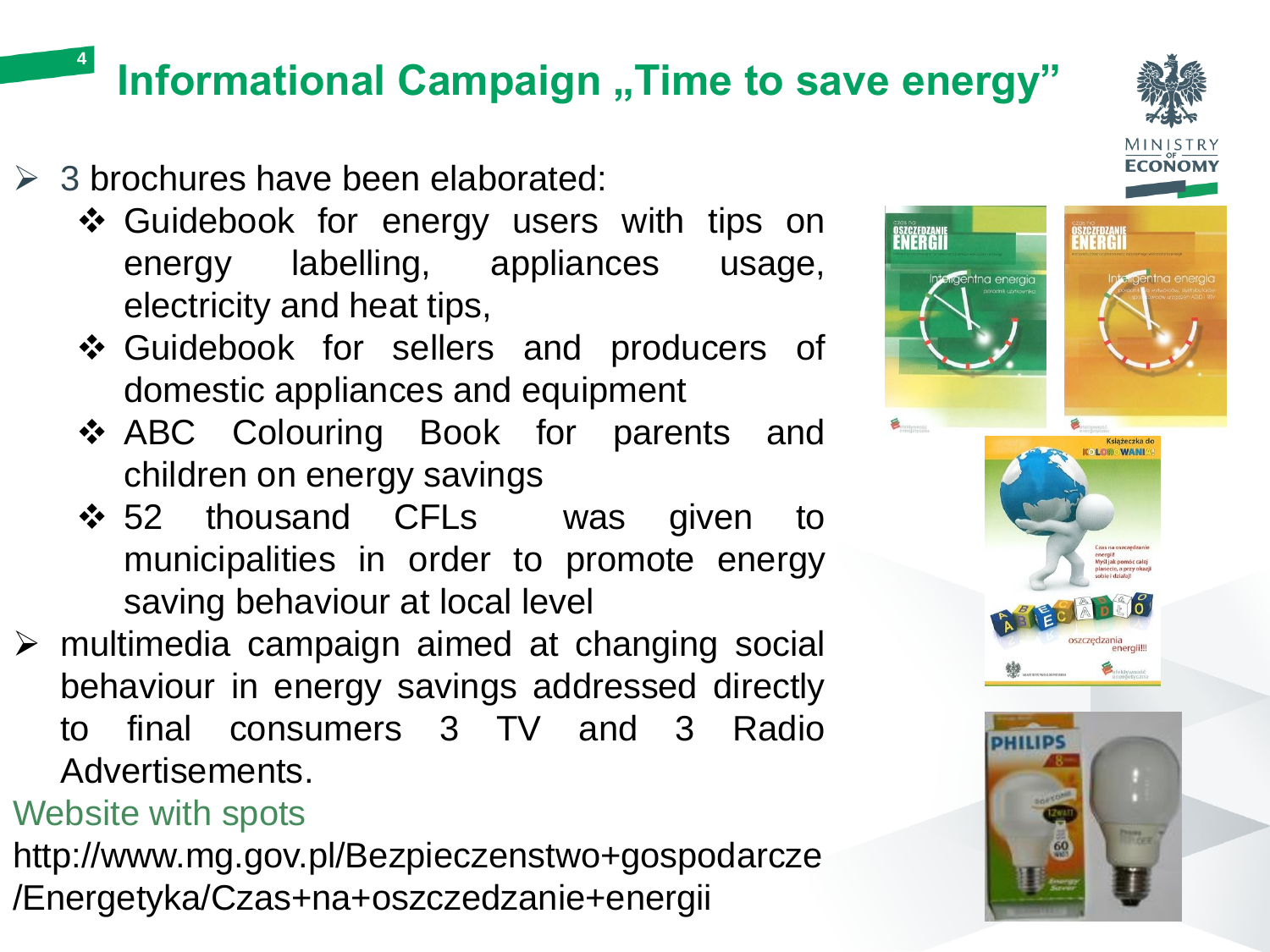#### **Energy labelling campaign 5**

EU introduced new energy label – directive 2010/30/EU  $\triangleright$  imposes task to promote activities resulting from EU energy labelling. Animation movie with detailed explanation for 4 aplliances and 3 TV advertisements and website with information on new products covered with energy labelling (TV, vacuum cleaners, hoods, ventilation systems) Website:

http://www.mg.gov.pl/Bezpieczenstwo+gospodarcze/Energetyka/Efektywnosc+ energetyczna/Jak+czytac+etykiety+energetyczne/Spoty+telewizyjne



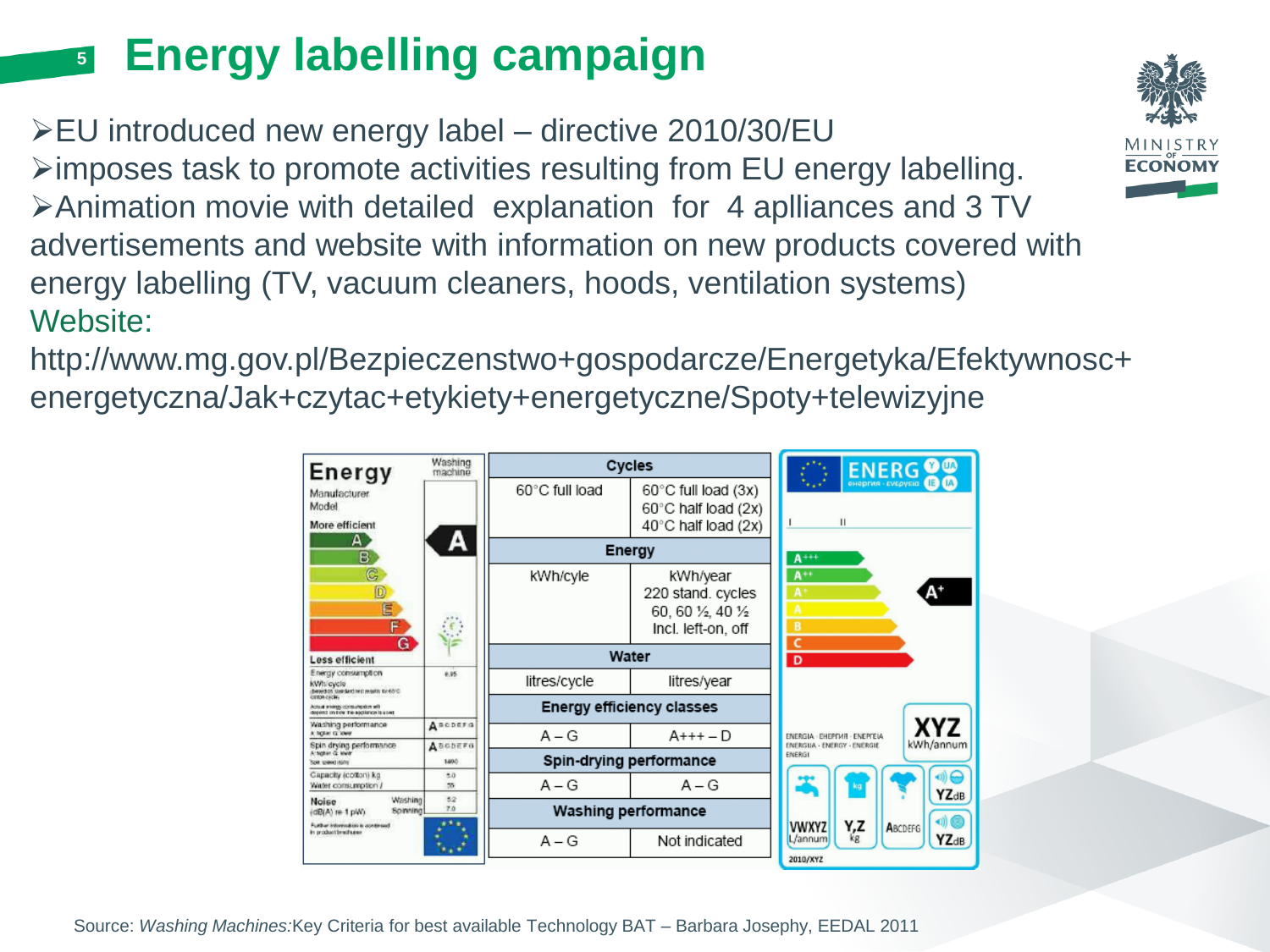## **Energy efficiency campaign by Ministry of Environment 6**



 **"Switch Off , Start to Save"** - aim of campaign was to encourage the Poles to save energy in households. Its TV component was accompanied by an Internet based campaign.

https://www.youtube.com/playlist?list=PLrWAtxHx4r7qoO5CsIQyKSFt **SfacHNvoJ** 

 Project **"Educational and promotional activities in the field of energy efficiency and the use of renewable energy including environmentally friendly houses",** another example co-financed with the resources of the EEA Grants.

 $\triangleright$  Save the heat – 2 advertisments with popular actor relised in 2013 **https://www.youtube.com/watch?v=6F7JEa-2GcE&list=PLrWAtxHx4r7p3H\_csmowZZSNxZEmC\_6iM** 

 $\triangleright$  House which saves for me – website for investors, co-operative on passive and energy efficient houses

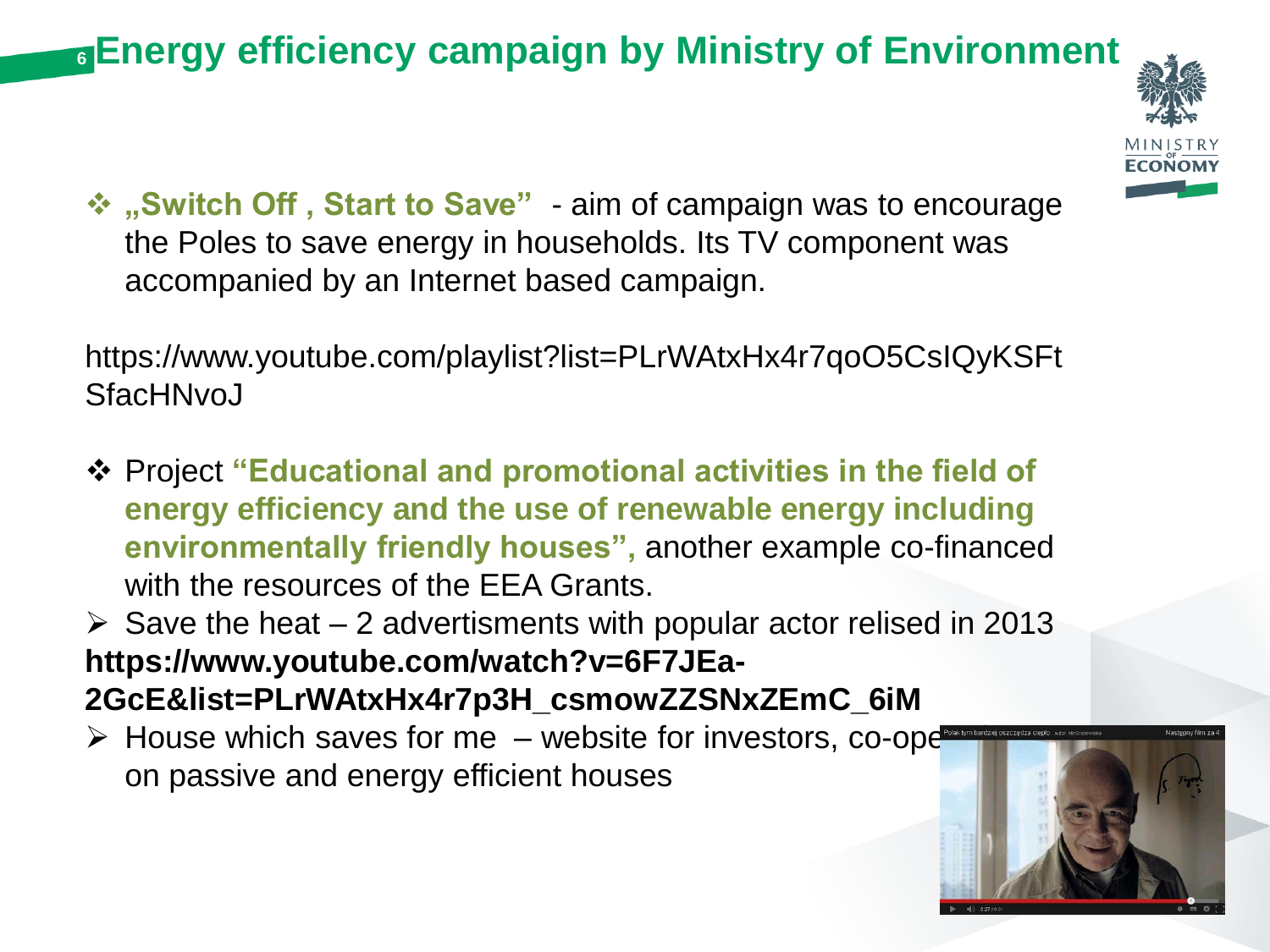# **"Energy Bus" mobile education and information centre against climate change**



#### **WHY?** The main objective of the campaign is **increasing social awareness of climate change.**

**WHAT?** The aim of the project is creating a mobile education and information centre inside a **specially equipped and designed bus**.

**HOW?**

**7**

Mobile centre and the educational programme is reaching out to i**nhabitants of municipalities and increasing ecoogical awareness in wide-ranging social groups (representatives of local government, entrepreneurs, residents)** in **200 municipalities**.

The experts travelling with the bus constitute an advisory group, offering free, independent and up-to-date knowledge connected to climate change and energy efficiency.

Besides, energy bus includes **presentation of models of energy systems based on renewable resources, computer games for youth, competitions and "green days"**. All accompanied with press releases promoting energy conservation and ecological awarness.



**TIME FRAMES**

**Jan. 1st 2014 – Dec. 31st 2016**

;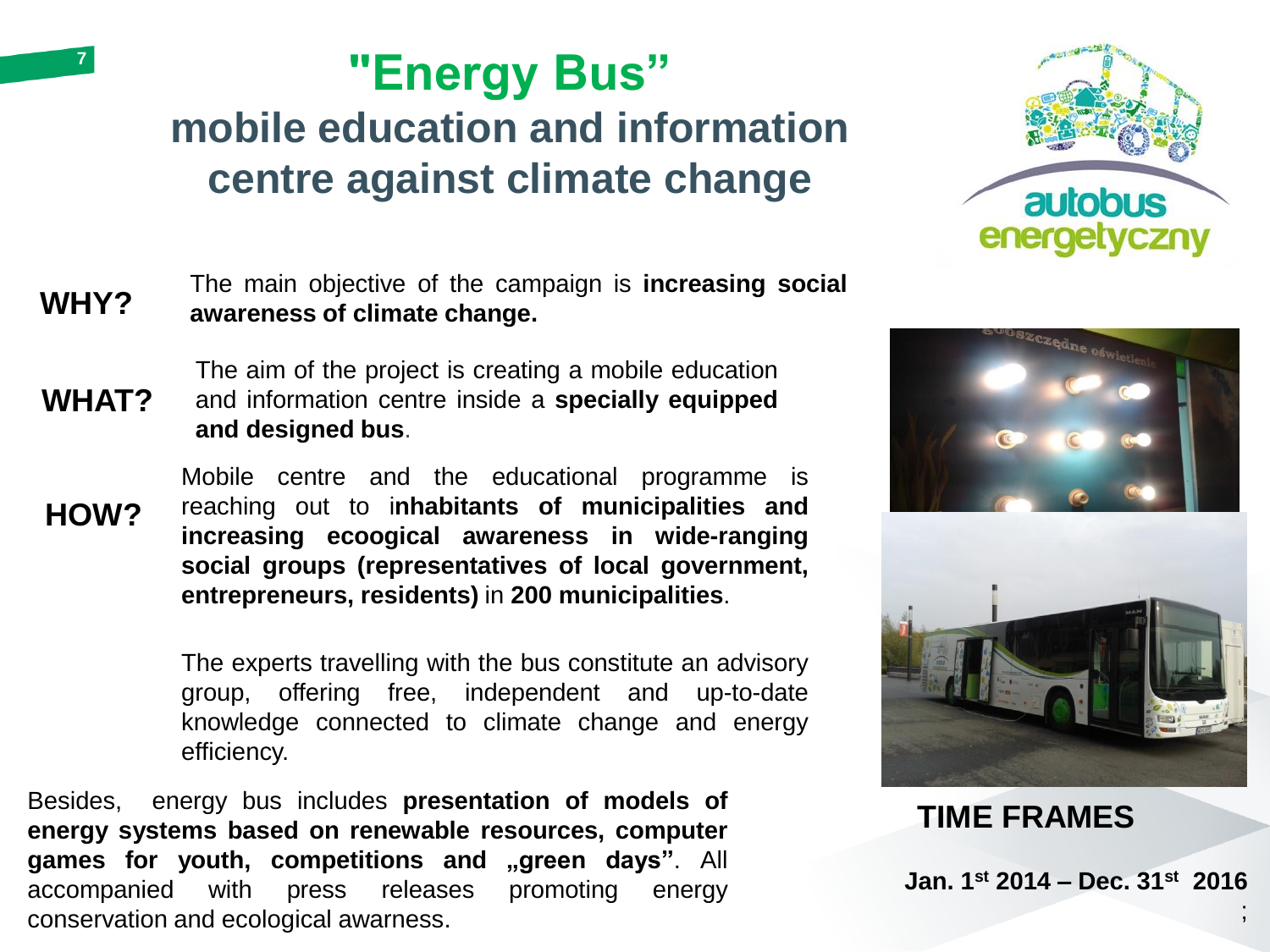## **Survey on Poles environmental awareness**